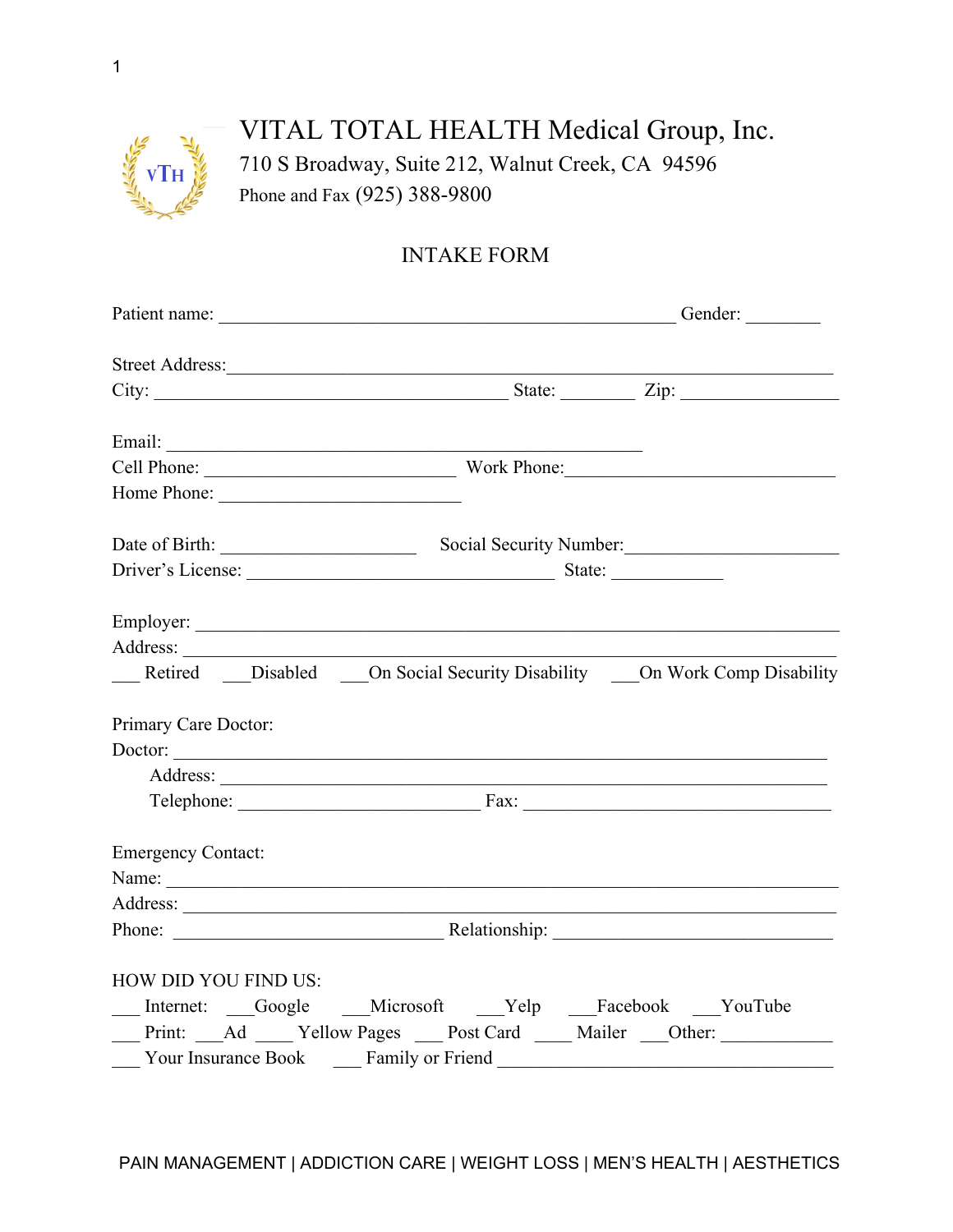| <b>REFERRED BY:</b>                                                                                                                                                                                                                                                                                               |                                                      |  |  |
|-------------------------------------------------------------------------------------------------------------------------------------------------------------------------------------------------------------------------------------------------------------------------------------------------------------------|------------------------------------------------------|--|--|
| Doctor: City:                                                                                                                                                                                                                                                                                                     |                                                      |  |  |
|                                                                                                                                                                                                                                                                                                                   |                                                      |  |  |
|                                                                                                                                                                                                                                                                                                                   |                                                      |  |  |
|                                                                                                                                                                                                                                                                                                                   |                                                      |  |  |
|                                                                                                                                                                                                                                                                                                                   | Telephone:                                           |  |  |
| $\frac{1}{2}$ Insurance Co: $\frac{1}{2}$                                                                                                                                                                                                                                                                         |                                                      |  |  |
|                                                                                                                                                                                                                                                                                                                   | Telephone: Contact Person:                           |  |  |
| <b>INSURANCE POLICIES:</b>                                                                                                                                                                                                                                                                                        |                                                      |  |  |
| Self-Pay                                                                                                                                                                                                                                                                                                          |                                                      |  |  |
| (We do not accept Medi-Cal. Write your Medi-Cal info at Ins #1, they accept our med, x-ray, lab orders)                                                                                                                                                                                                           |                                                      |  |  |
| Medicare Primary: Medicare Number                                                                                                                                                                                                                                                                                 |                                                      |  |  |
| (Please note, we accept straight Medicare, but we are not on any HMO plans).                                                                                                                                                                                                                                      |                                                      |  |  |
| Commercial/Private Insurances: (eg. Aetna, Cigna, United Healthcare, Blue Cross, Sutter, etc.)                                                                                                                                                                                                                    |                                                      |  |  |
| Insurance 1:                                                                                                                                                                                                                                                                                                      |                                                      |  |  |
|                                                                                                                                                                                                                                                                                                                   |                                                      |  |  |
| Subscriber ID $\#$ :                                                                                                                                                                                                                                                                                              |                                                      |  |  |
|                                                                                                                                                                                                                                                                                                                   |                                                      |  |  |
|                                                                                                                                                                                                                                                                                                                   |                                                      |  |  |
|                                                                                                                                                                                                                                                                                                                   |                                                      |  |  |
| Subscriber ID #: $\frac{1}{2}$ $\frac{1}{2}$ $\frac{1}{2}$ $\frac{1}{2}$ $\frac{1}{2}$ $\frac{1}{2}$ $\frac{1}{2}$ $\frac{1}{2}$ $\frac{1}{2}$ $\frac{1}{2}$ $\frac{1}{2}$ $\frac{1}{2}$ $\frac{1}{2}$ $\frac{1}{2}$ $\frac{1}{2}$ $\frac{1}{2}$ $\frac{1}{2}$ $\frac{1}{2}$ $\frac{1}{2}$ $\frac{1}{2}$ $\frac{$ |                                                      |  |  |
| Group $\#$ : $\qquad \qquad$ Plan: $\qquad \qquad$ Plan:                                                                                                                                                                                                                                                          |                                                      |  |  |
| Work Comp: Employer<br><u> 1980 - Johann Stein, mars an deutscher Stein (</u>                                                                                                                                                                                                                                     | Date of Injury                                       |  |  |
| Your Work Compensation or Auto Insurance Co:                                                                                                                                                                                                                                                                      |                                                      |  |  |
|                                                                                                                                                                                                                                                                                                                   | Telephone                                            |  |  |
|                                                                                                                                                                                                                                                                                                                   |                                                      |  |  |
|                                                                                                                                                                                                                                                                                                                   | Telephone<br><u> 1980 - Johann Stein, mars an t-</u> |  |  |
| Auto / Personal Injury: Date of Accident: Where occurred: _______________________                                                                                                                                                                                                                                 |                                                      |  |  |
| Your Auto Insurance Co:                                                                                                                                                                                                                                                                                           |                                                      |  |  |
|                                                                                                                                                                                                                                                                                                                   | Telephone                                            |  |  |
|                                                                                                                                                                                                                                                                                                                   | Telephone                                            |  |  |
|                                                                                                                                                                                                                                                                                                                   |                                                      |  |  |
|                                                                                                                                                                                                                                                                                                                   | Telephone                                            |  |  |